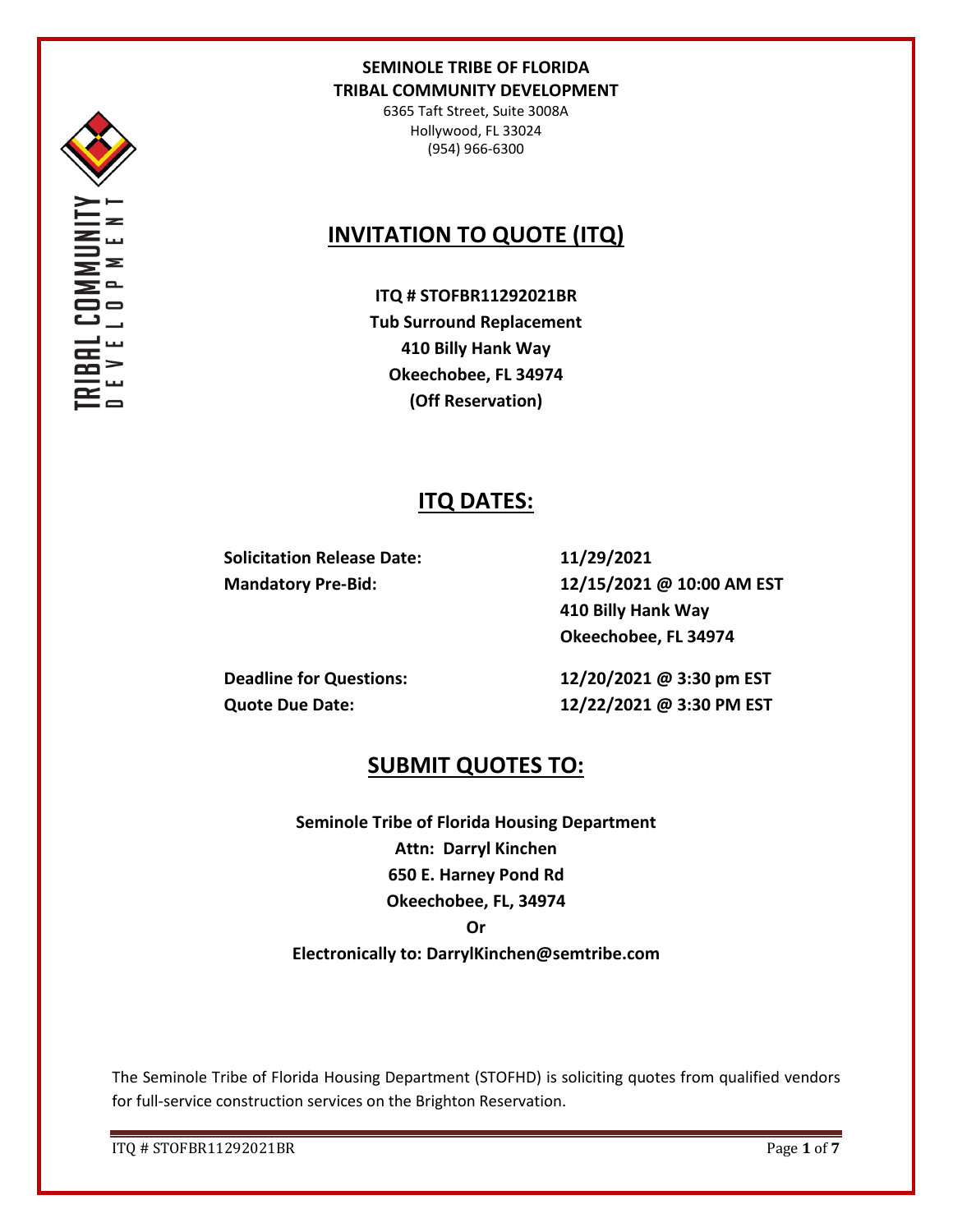6365 Taft Street, Suite 3008A Hollywood, FL 33024 (954) 966-6300

## **SECTION 1: INTRODUCTION AND INSTRUCTIONS**

#### **1.0 INTRODUCTION**

This ITQ provides prospective firms with sufficient information to enable them to prepare and submit quotes to the Seminole Tribe of Florida Housing Department (STOFHD) for The STOFHD is initiating this competitive ITQ to qualified Vendors who are in the business of providing General Contractor Services, capable of completing numerous job functions/services in a timely manner and therefore, seeks to enter into an Agreement with that Vendor.

#### **1.1 INSTRUCTIONS**

This Invitation To Quote (ITQ) contains the instructions governing the quotes to be submitted and the material to be included therein; as well as any mandatory requirements that must be met to be eligible for consideration. All requests for clarification and/or any additional questions regarding this ITQ must be submitted via email to: DarrylKinchen@semtribe.com

 Seminole Tribe of Florida Housing Department ATTN: **Darryl Kinchen**

 **650 E. Harney Pond Rd Okeechobee, FL, 34974**

A mandatory pre-bid meeting at the home is scheduled for **Wednesday, 12/15/2021 at 10:00am.**

**Only those signed, emailed or sealed quotes received in this Brighton Housing Department office on or before the Due Date and time will be eligible for consideration. Any quote received after the Due Date and time, regardless of the method of delivery, will be discarded**.

The STOFHD hereby notifies all bidders that if your quote is selected, you will be required to enter into a formal contract with the Seminole Tribe of Florida for the services you are bidding. You will also be required to meet all company vendor, insurance and certification requirements.

The STOFHD reserves the right to reject any or all quotes, to waive formalities or informalities, and to award contract, either in whole or in part. The right is also reserved to select minority vendors and/or vendors with tribal member ownership.

All quotes submitted become the property of STOFHD upon receipt. The content of all quotes shall be kept confidential.

ITQ # STOFBR11292021BR Page **2** of **7**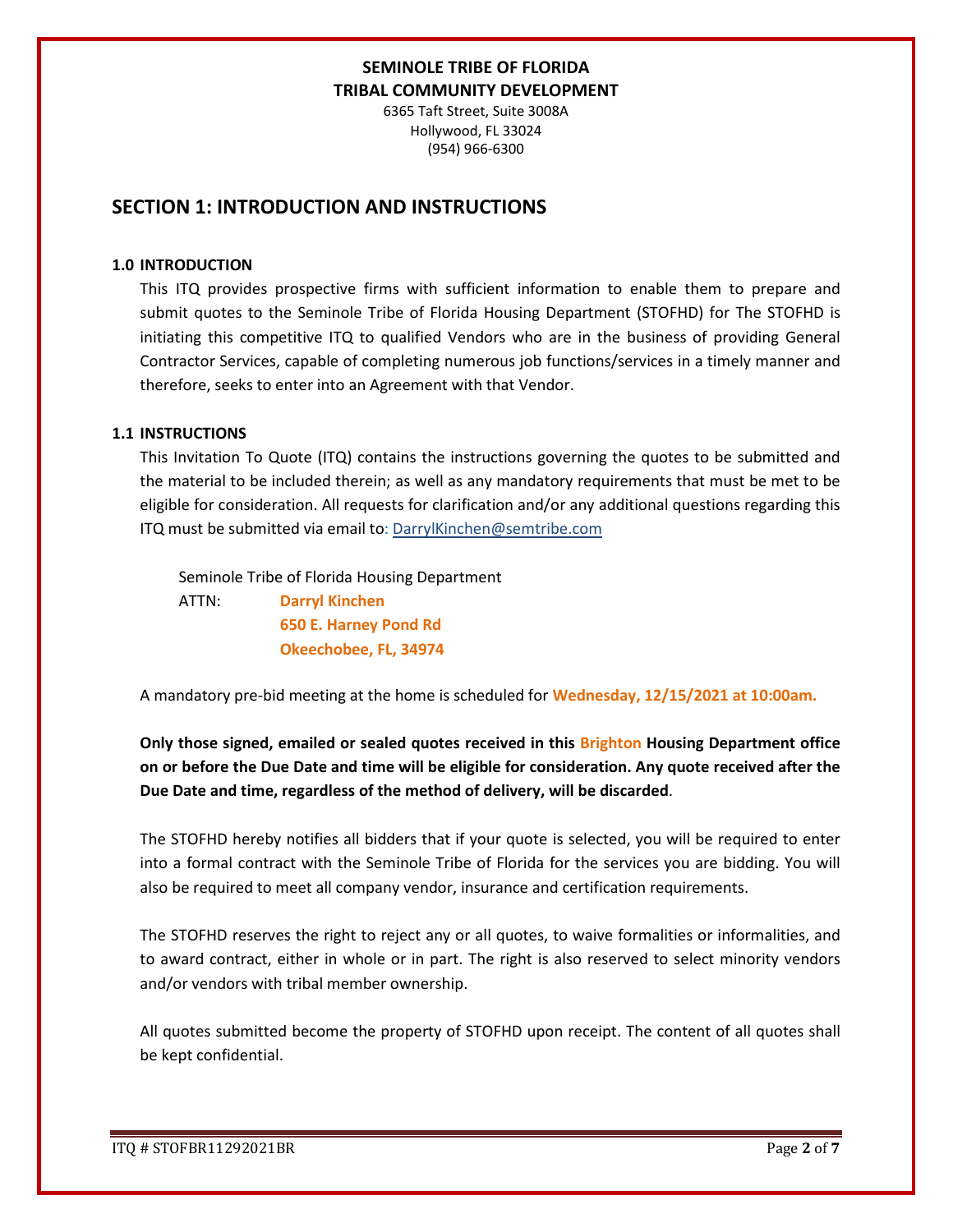6365 Taft Street, Suite 3008A Hollywood, FL 33024 (954) 966-6300

## **SECTION 2: GENERAL REQUIREMENTS**

### **2.0 OBJECTIVE**

The objective of this ITQ is to provide sufficient information to enable qualified Respondents to submit written quotes. This ITQ is neither a contractual offer nor a commitment to purchase any products or services. All information contained in the quote must be legible. Any and all corrections and or erasures must be initialed. **Each quote shall be signed in ink by an authorized representative of the respondent**. The contents of the quote submitted by the successful respondent of the ITQ may become part of the contract awarded as a result of this solicitation.

#### **2.1 SCOPE OF WORK (SOW)**

The Scope-of-Work ("SOW") contained in the Attachments describes the services expected for a Contractor to provide the STOFHD. Respondent must ensure that all such services contained in the SOW are provided for in every particular and shall meet or exceed the level of quality, availability, features, functionality, frequency, accuracy, and performance.

The silence of specifications or requirements as to any detail contained in this document or any of the attachments or exhibits, or the apparent omission from any specifications or requirements, or a detailed description concerning any point, shall be regarded as meaning that only the best commercial practices shall prevail and that only material and workmanship of the finest quality are to be used. All interpretations of the Scope of Work shall be made on the basis of this statement.

#### **2.3 NOTIFICATION**

Each respondent submitting a quote in response to this ITQ will be notified in writing as to acceptance or rejection of their quote. Release of notification letters should be within sixty (60) days of the quote submission date. STOFHD reserves the right to delay this action if it is deemed to be in the best interests of STOFHD.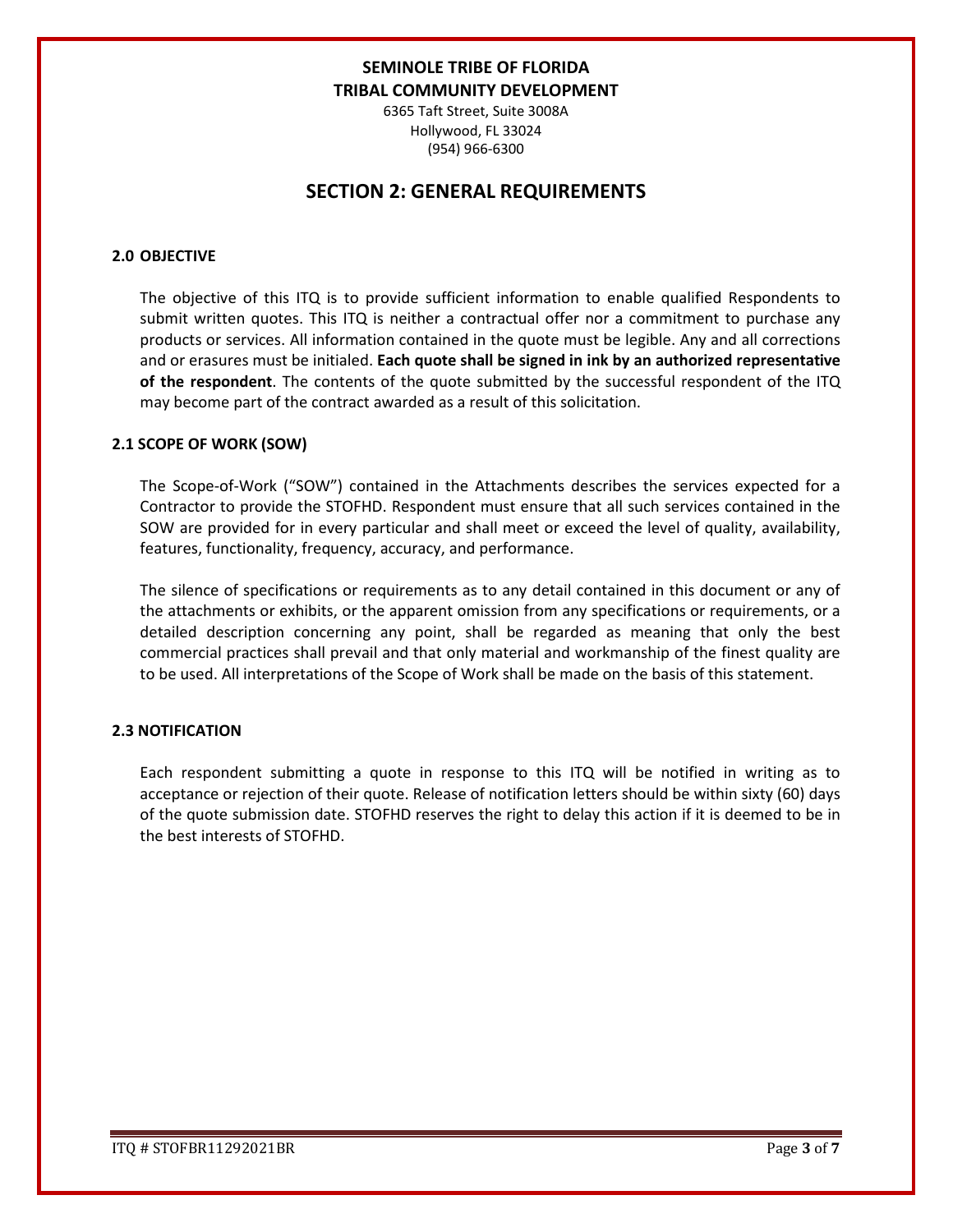6365 Taft Street, Suite 3008A Hollywood, FL 33024 (954) 966-6300

# **Housing Standardized Request for Repairs/Construction**

### **Bathroom:**

- All wood cabinets are required at all times, when like for like is stated if current cabinet is particle board, include in the bid the price to replace with all wood
- Dur-rock on walls in the shower or tub area
	- o All joints, corners and around windows must be sealed with red guard
	- o Extend the Dur-rock 2' on all sides beyond the shower or tub
- Shower floor mortar bed, no foam or any other products should be used
	- o Minimum 2-4% pre-slope
- Liner should be water tested for 24 hours
	- o Minimum 6 inches
- All floor tile should be slip/skid resistant
- Shower floor tile should be a maximum of 2x2 mesh
- Provide backing for all walls inside tub/shower area between 32" and 38"
- Faucets should be Kohler or Delta
- From shower diverter to shower head piping must be copper tubing and copper fittings o Secure the diverter and pipe fittings securely
- When tiling the walls extend 2 feet passed the shower or tub
- ADA bathroom the entire bathroom must be tile a minimum of 4 feet
- All toilets must be Kohler highline
- All exhaust must be vented through the roof or soffit
	- o The exhaust fan and light for the bathroom must be on the same switch
- All paint must be high gloss

### **Kitchen:**

- All wood cabinets are required at all times, when like for like is stated if current cabinet is particle board, include in the bid the price to replace with all wood.
- All sinks should be deep double drop in sinks
- Faucets should be Delta with a pull out spray hose
- Moisture resistant (purple) drywall
- Cabinet screws should be a minimum of  $2 \frac{1}{2}$  inches
	- o Efforts should be made to find a stud
- If drywall is removed from floor to ceiling, blocking must be provided for upper and lower cabinets

All microwave and kitchen hoods must be exhausted outside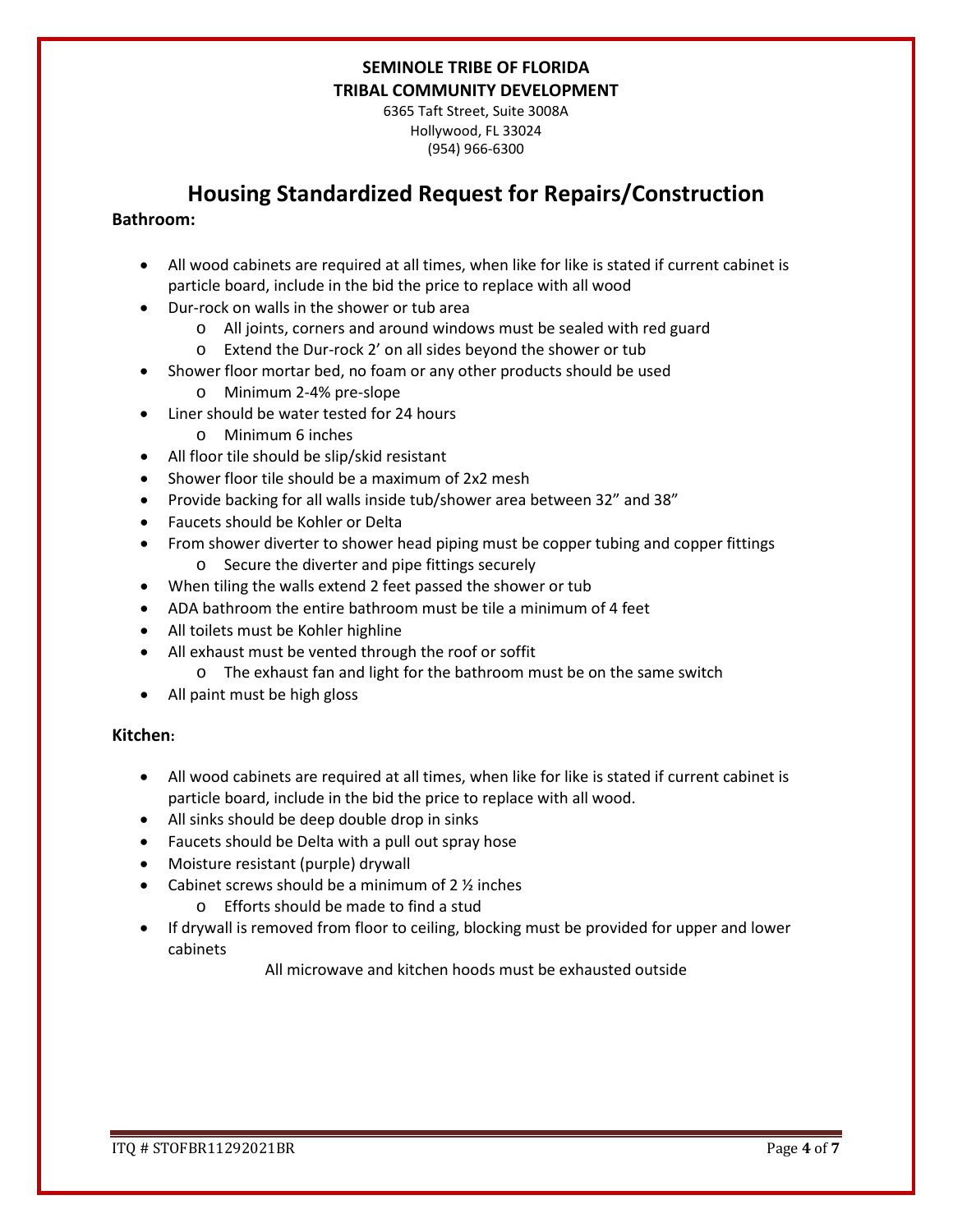6365 Taft Street, Suite 3008A Hollywood, FL 33024 (954) 966-6300

### **Mechanical/HVAC:**

- All AC units must be installed on a metal stand with a secondary pan and connect float switch
- A primary float switch must be installed and connected
- When replacing duct work all joints and seams must be taped and mastic
- All new HVAC units must be a minimum of 16 seer
- All flexible ducts must be a minimum of R8 R-value
- All disconnects should be the pull type non-fuse
- Rheem, Goodman, Night and Day units preferred
- Caulk around all AC vents
- Keyed lockout caps must be on all units

### **Water Heaters:**

- GE brand, replaced like for like gallon size
- Drain pan required
- TRV piped to the outside
- All water heaters should have a separate shut off switch
- New code required Energy conservation code chapter 4
- Heat traps are mandatory

### **General Notes:**

- Schedules must be submitted with all bids and updated any time there is a change
- Contractors are expected to work Monday-Friday, 8:00am-5:00pm unless otherwise specified by the project manager
- When installing new drywall in bedroom, living room etc., backing must be provided for TV's being mounted on the wall
- Place a chase and an outlet at the same area where backing is located
- Seal all recess lighting, caulk the lights to the ceiling
- Caulk around all exterior lights
- All exterior light fixtures must be LED
- Any penetration that are made through the wall to the exterior must be caulked or sealed
- Any new gutters must have leaf guard
- Any roof repairs/replacement must follow Miami-Dade standards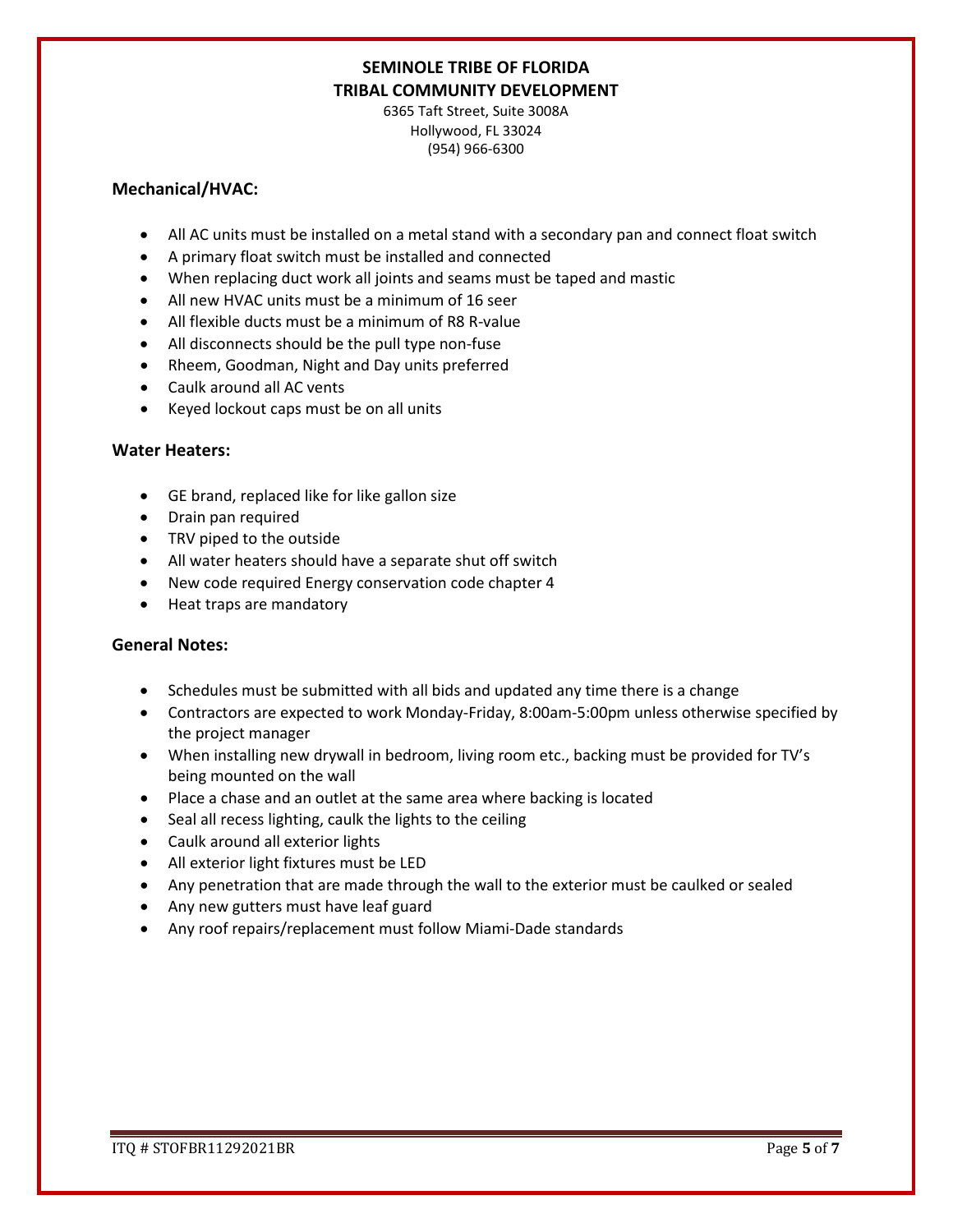6365 Taft Street, Suite 3008A Hollywood, FL 33024 (954) 966-6300

# **Scope of work Tub Surround Replacement**

- Supply all labor and materials.
- All materials being installed shall be of equivalent make/model to the original material being removed. (Unless it has first been approved by the Housing Department)
- All work performed shall be as per code(s).
- **Schedule of Values and proposed Schedule shall be submitted with proposals.**
- Supply all drawings/prints and any other documentation needed by the Building Department.
- Clean up jobsite daily and before the final inspection of the completed job.
- Call the Building Department & Housing Department for all inspections, before and during the installation process. (Darryl Kinchen 954-279-4784)
- Contact Housing Department for final inspection, prior to leaving the jobsite.

## **General**

- Remove existing tub surround, wall board and dispose of debris.
- Provide & install new Dura rock, coat with Red Guard, and install new wall tile. (like for like)
- Removal and reinstallation of fixtures is included in this quote.
- Protect existing flooring and walls taking care while removing materials not to damage existing tub. Contractor shall be responsible for all damaged materials.
- Verify and correct wall framing to be installed at 16 inches O.C...
- Drywall size and texture will match existing walls. Drywall will be finished in a professional manner.
- Insure all grout joints are aligned and level. All grout joints shall be filled uniformly without defects. Contractor shall provide tile samples for selection by TM.
- Paint entire bathroom match as closely as possible.
- Interior paint shall be Sherwin Williams Super Paint interior grade (or approved equal). All wall colors and sheen to match existing. If new colors are desired samples will be provided to TM for selection.
- Install (1) coat primer and (2) coats finish as a minimum. Based on color additional coats may be required to ensure no bleed through or holidays.
- Install drop cloths, masking tape, wall curtains, etc. to protect existing finishes, equipment, furniture, etc.